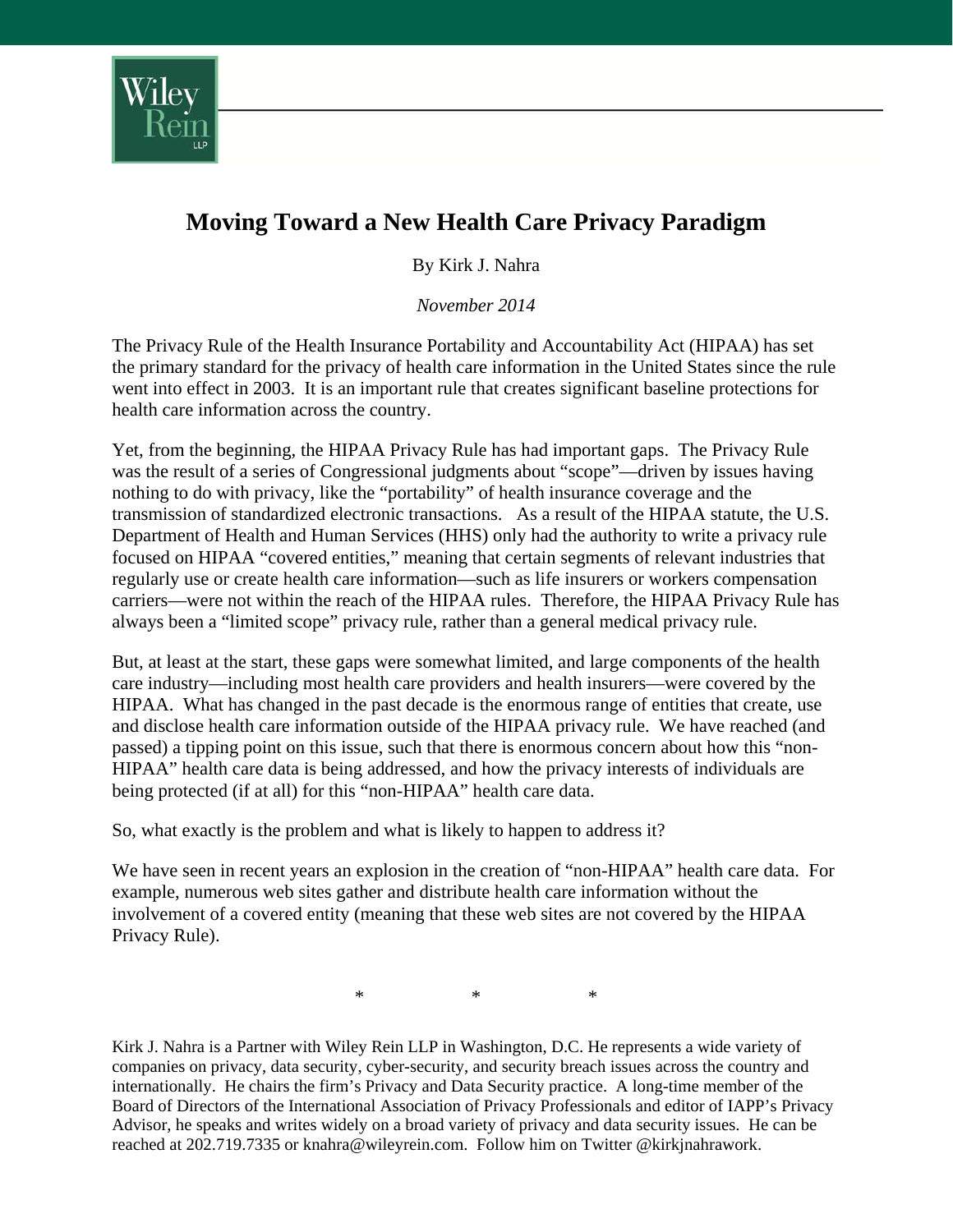These range from commercial web sites (e.g., Web MD), to patient support groups, to the growth of personal health records. We also have seen a significant expansion of mobile applications directed to health care data or offered in connection with health information. Recent announcements from Apple and Google have expanded this large and growing area. Unless a covered entity is involved, these activities generally are outside of the scope of the HIPAA Privacy Rule, and are subject to few explicit privacy requirements (other than general principles such as the idea that you must follow what you say in a privacy notice).

This growth in "non-HIPAA" health care data is raising significant expressions of concern, by the FTC, privacy advocates and others, about how (if at all) this "non-HIPAA" health data is regulated and how the privacy interests of consumers are protected. As FTC Commissioner Julie Brill stated in a recent speech, "Big picture, consumer generated health information is proliferating, not just on the web but also through connected devices and the internet of things." As Ms. Brill indicated, this development involves "health data flows that are occurring outside of HIPAA and outside of any medical context, and therefore outside of any regulatory regime that focuses specifically on health information."

At the same time, we also have seen increasing discussion of the general concept of "Big Data" and the impact of "Big Data" on privacy and security.

While much of this discussion is outside of the context of health care, there is both a wide variety of health care information (HIPAA regulated and not) that is being scrutinized in the context of Big Data and a growing range of "Big Data" activities being conducted by health care entities, again both in and out of HIPAA.

In the context of this development, a recent White House report on Big Data stated that:

- A significant finding of this report is that big data analytics have the potential to eclipse longstanding civil rights protections in how personal information is used in housing, credit, employment, health, education, and the marketplace.
- The privacy frameworks that currently cover information now used in health may not be well suited to address these developments or facilitate the research that drives them.
- As big data enables ever more powerful discoveries, it will be important to re-visit how privacy is protected as information circulates among all the partners involved in care. Health care leaders have voiced the need for a broader trust framework to grant all health information, regardless of its source, some level of privacy protection.
- This may potentially involve crafting additional protections beyond those afforded in the Health Insurance Portability and Accountability Act and Genetic Information Non-Discrimination Act as well as streamlining data interoperability and compliance requirements.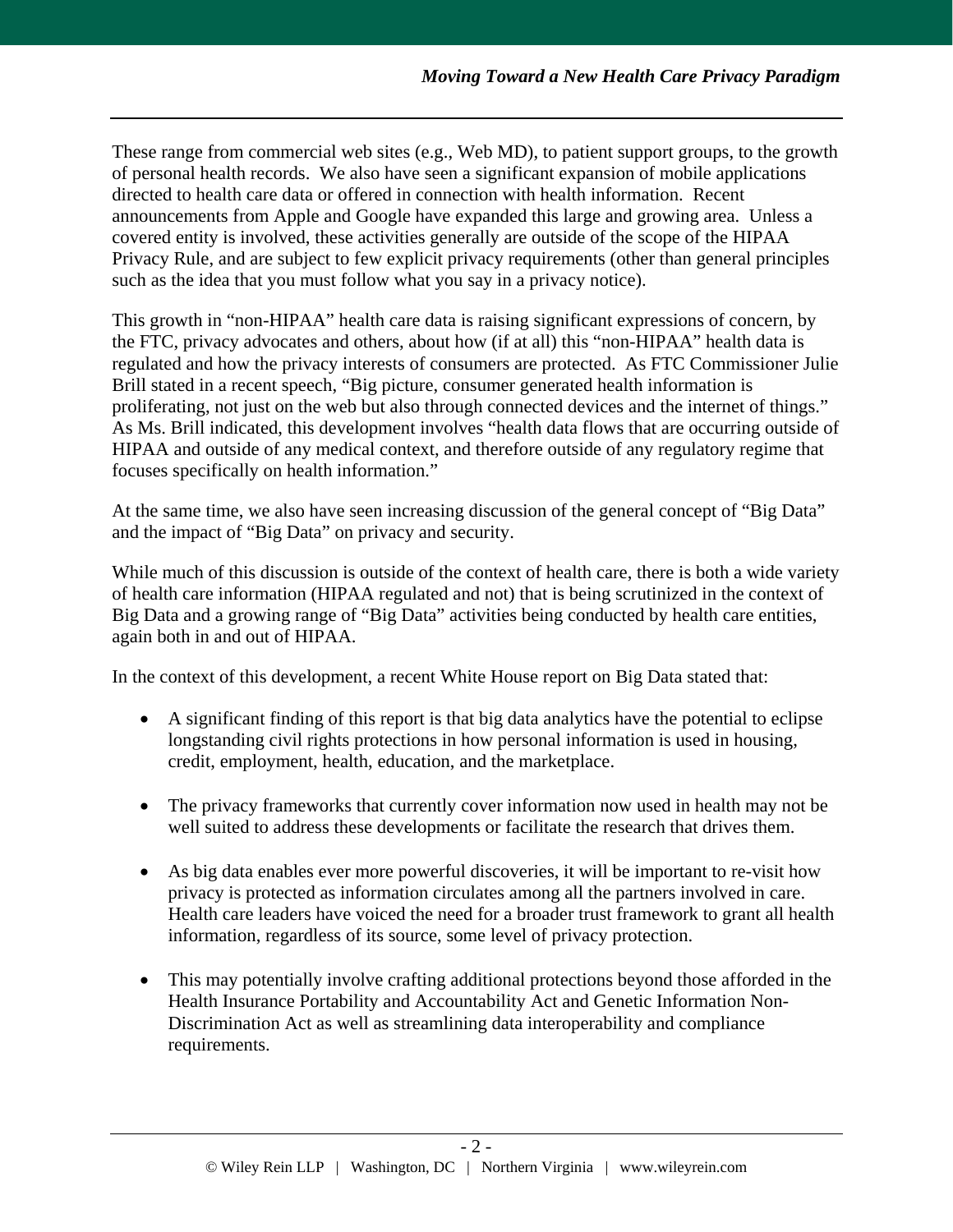Modernizing the health care data privacy framework will require careful negotiation between the many parties involved in delivering health care and insurance to Americans, but the potential economic and health benefits make it well worth the effort.

These developments have identified several significant concerns that are motivating this debate. First, much of the data that is being gathered is outside the scope of the HIPAA rules (and is therefore largely unregulated). The volume of this data is growing. Accordingly, there is a key issue as to how, if at all, this "non-HIPAA data" should be regulated.

Next, through the White House Big Data report, the FTC's Data Broker report and otherwise, substantial concerns have been raised about how this data is being used, in contexts that raise questions about how health care services are provided and appropriate rights and protections for individuals in connection with their health care and their privacy.

In addition, as "patient engagement" becomes an important theme of health care reform, there is increased concern about how patients view this use of data, and whether there are meaningful ways for patients to understand how their data is being used. The complexity of the regulatory structure (where protections depend on sources of data rather than "kind" of data), and the difficulty of determining data sources (which are often difficult, if not impossible, to determine), has led to an increased call for broader but simplified regulation of health care data overall. This likely will call into question the lines that were drawn by the HIPAA statute, and easily could lead to a re-evaluation of the overall HIPAA framework. In fact, this issue was raised specifically by Commissioner Brill in her recent speech, where she asked:

> then the question becomes, though, if we do have a law that protects health information but only in certain contexts, and then the same type of information or something very close to it is flowing outside of those silos that were created a long time ago, what does that mean? Are we comfortable with it? And should we be breaking down the legal silos to better protect that same health information when it is generated elsewhere.

At the same time, we also are seeing an increased usage by HIPAA covered entities of personal data that would not traditionally be viewed as "health care information." For example, a recent report published on Bloomberg.com discussed how physicians are obtaining a wide variety of behavioral indicators about their patients in order to monitor health risks. The story states that "You may soon get a call from your doctor if you've let your gym membership lapse, made a habit of picking up candy bars at the check-out counter or begin shopping at plus-sized stores." See Pettypiece and Robertson, "Your Doctor Knows You're Killing Yourself. The Data Brokers Told Her," (Bloomberg.com, June 26, 2014), available at

[http://www.bloomberg.com/news/2014-06-26/hospitals-soon-see-donuts-to-cigarette-charges](http://www.bloomberg.com/news/2014-06-26/hospitals-soon-see-donuts-to-cigarette-charges-for-health.html)for-health.html. Similarly, the New York Times reported on "health plan prediction models" that use consumer data obtained from data brokers, such as income, marital status, and number of cars owned, to predict emergency room use and urgent care needs. See Singer, "When a Health Plan Knows How You Shop," (New York Times June 28, 2014), available at [http://www.nytimes.com/2014/06/29/technology/when-a-health-plan-knows-how-you](http://www.nytimes.com/2014/06/29/technology/when-a-health-plan-knows-how-you-shop.html?_r=0)shop.html?\_r=0. This kind of information usage by HIPAA covered entities—relying on data

- 3 -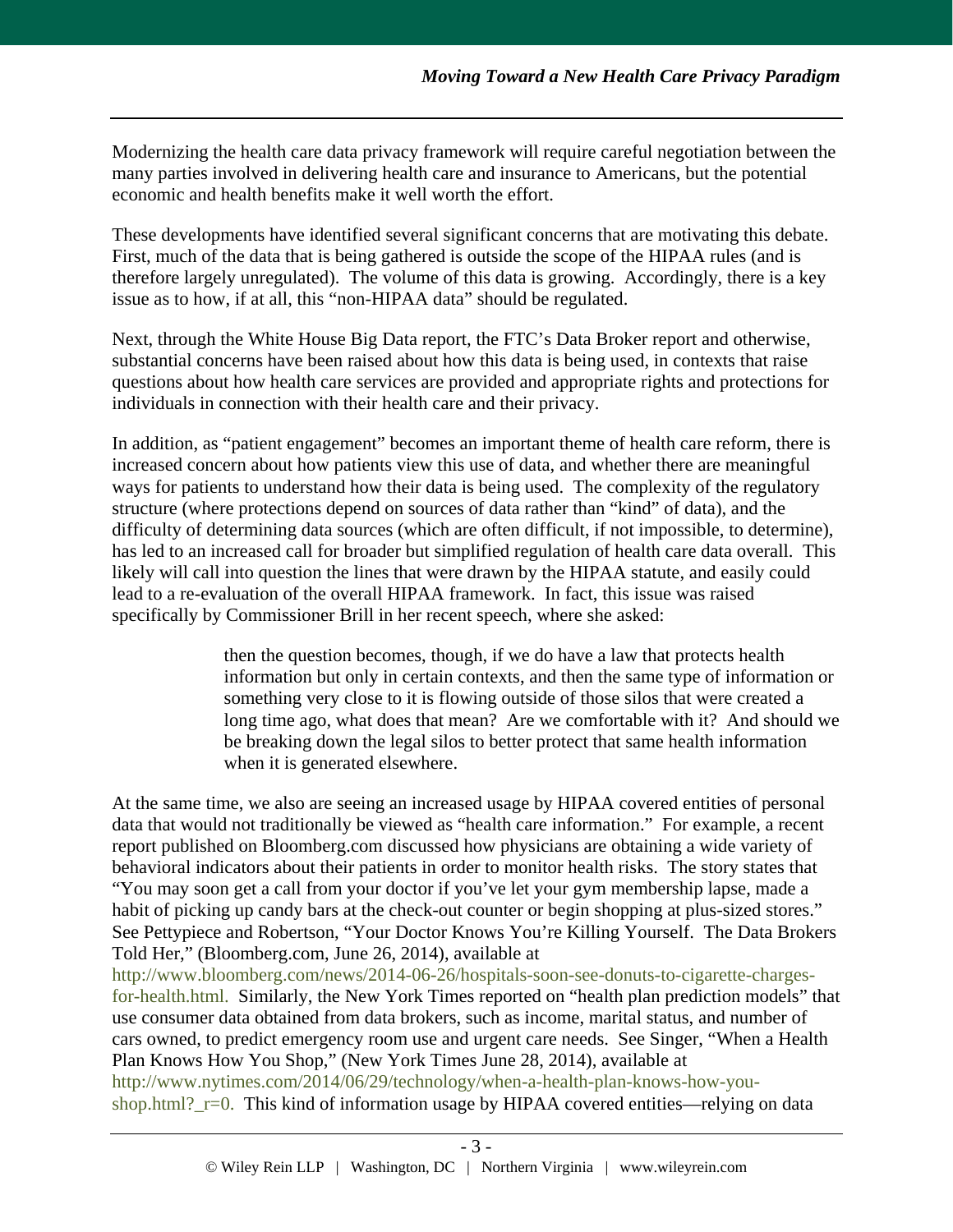that is not traditionally viewed as health care information and which is widely available outside of health care contexts and for a wide variety of non-health care usages—threatens to blow up the concept of what "health information" means.

This convergence of data creation and usage is leading to an increasing debate about what should be done—if anything—about this "non-HIPAA" health care data and the application of HIPAA Privacy Rules to data that does not directly involve the provision of health care. It is clear that this debate will be ongoing and extensive. It is not clear at all what the results of the debate will be.

Therefore, companies in virtually all industries—those in the health care industry, those that create, gather, and use any kind of health care data and those companies that create and disclose data that might be used for some kind of health care purpose—all need to evaluate how this debate affects them and what their role will be in the debate (and how their behavior might need to change in the future).

Each company should think about the following questions.

## First, *how might this debate proceed?*

At a minimum, there are several options. Moving from "most limited" to "broadest" in application, we could see specific proposals approaching this issue in the following ways:

- A specific set of principles applicable only to "non-HIPAA health care data" (with an obvious ambiguity about what "health care data" would mean);
- A set of principles (through an amendment to the scope of HIPAA or otherwise) that would apply to all health care data; or
- A broader general privacy law that would apply to all personal data (with or without a carve-out for data currently covered by the HIPAA rules).

The first option would address this specific problem of the generally unregulated nature of non-HIPAA health care data. The second approach would create a uniform set of standards for all health care data. The last—and clearly broadest—option would recognize the difficulty in drawing the line on what is "health care data" and would create a broad set of principles for all personal data.

With these three general approaches in mind (and recognizing that each of these can have material variations), *each company should think about how this debate (and any resulting rules) would apply to you.* Are you currently covered by the HIPAA rules, as a covered entity or business associate? Do you obtain or create health care information that is either in or out of the HIPAA structure? Do you participate in business activities involving health care data that are outside the scope of HIPAA? Would a "HIPAA-like" regulation for these "non-HIPAA" activities help or hurt your business? Are you at a competitive advantage or disadvantage because of this existing set of rules?